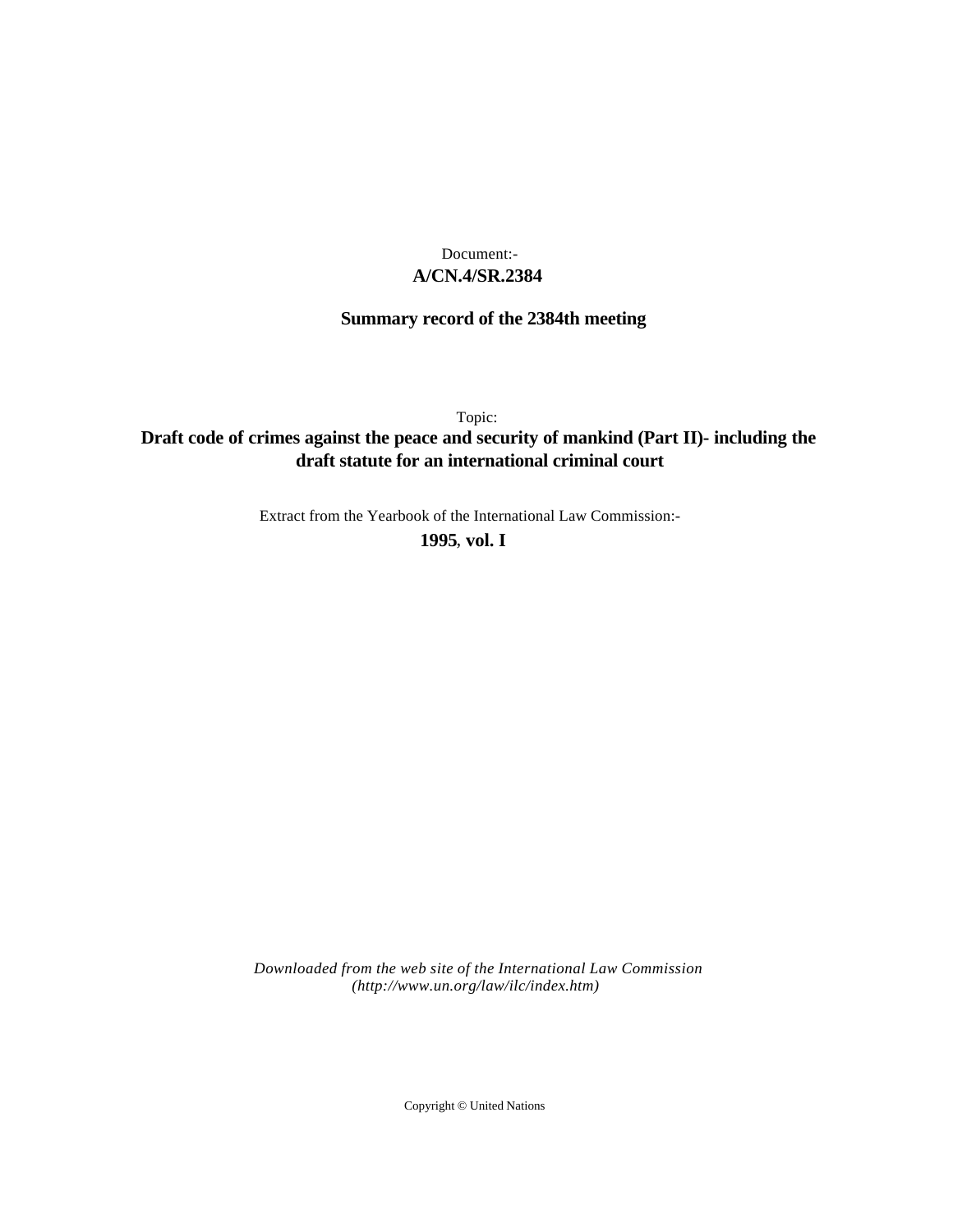12 to 6 had no substantial effect on the seriousness or the nature of those crimes in international practice and doctrine. Perhaps the crime of colonial domination no longer had more than a historical importance. It had nevertheless been committed for more than two centuries and its victims had numbered in the millions. That was also true of apartheid, which for a very long time had affected the peace and security of mankind, and of crimes against humanity, which were not new phenomena. While he trusted the view of the Special Rapporteur that a shorter list of crimes would make the Code more easily acceptable for a larger number of States, he would truly back that view only if the Special Rapporteur made it the final conclusion of the second reading. Personally, he would have liked to see at least colonial domination and apartheid included in a Code conceived in fact as a symbolic instrument which could be used by individual States to identify certain acts or activities. If the Code could perform at least that function, the achievement would be a considerable one.

38. The Special Rapporteur had used two criteria to decide whether a given crime should be included in the draft Code: the seriousness of the crime and its acceptance by States for inclusion. The second criterion was debatable, since the Commission's role was precisely to submit its legal assessment of doctrine and State practice for subsequent review by States. It could therefore not prejudge their position and eliminate some crimes on the basis of the limited number of comments which had been submitted to it, especially since those comments were generally not final ones, as shown by the case of the statute for an international criminal court. Accordingly, the comments received from Governments, certainly few in number, were insufficient for establishing any *opinio juris* and could not justify the deletion of some crimes from the list adopted on first reading.

39. Another important subject of debate in the Commission had in fact two aspects. First, should aggression be defined in the Code or should the issue be left as it stood? Secondly, should the Security Council be the only organ competent to determine aggression and its legal consequences? The issue was a very important one which was and would remain interconnected with the question of the right of veto in the Council. Therefore, as the previous speaker had emphasized, the whole international system of criminal justice must meet the criteria of universality, objectivity, impartiality and equality of all before the law.

40. However, a decision by the Commission to leave it to the Security Council to define and determine aggression in a specific case would not bring all the other organs of the international community to a standstill or freeze any legal consequence. The general powers of the Council were not an obstacle to the exercise of their own powers by other organs, subject to certain provisions such as Article 12 of the Charter of the United Nations.

*The meeting rose at 11.50 a.m.*

# **2384th MEETING**

*Tuesday, 16 May 1995, at 10.05 a.m.*

*Chairman:* Mr. Pemmaraju Sreenivasa RAO

*Present:* Mr. Al-Baharna, Mr. Al-Khasawneh, Mr. Bennouna, Mr. Bowett, Mr. de Saram, Mr. Eiriksson, Mr. Fomba, Mr. Giiney, Mr. He, Mr. Idris, Mr. Kabatsi, Mr. Kusuma-Atmadja, Mr. Lukashuk, Mr. Mahiou, Mr. Mikulka, Mr. Pambou-Tchivounda, Mr. Pellet, Mr. Razafindralambo, Mr. Rosenstock, Mr. Thiam, Mr. Tomuschat, Mr. Vargas Carreño, Mr. Villagrán Kramer, Mr. Yamada, Mr. Yankov.

**Draft Code of Crimes against the Peace and Security of Mankind<sup>1</sup>**  *{continued)* **(A/CN.4/464 and Add.l and 2, sect. B, A/CN.4/466,<sup>2</sup> A/CN.4/L.505, A/CN.4/L.506 and Corr.l, A/CN.4/L.509 and Corr.l)**

#### [Agenda item 4]

#### THIRTEENTH REPORT OF THE SPECIAL RAPPORTEUR *{continued)*

1. Mr. IDRIS said that the proposals and comments contained in the Special Rapporteur's excellent thirteenth report (A/CN.4/466) provided a reasonable balance for the structure of the draft Code of Crimes against the Peace and Security of Mankind. He appreciated the Special Rapporteur's political wisdom and pragmatism in proposing that the list of crimes should be more restricted. However, there should not be any change in the aim of drafting an instrument of the widest possible acceptability and effectiveness.

2. The Special Rapporteur's intention to limit the list to crimes that were generally agreed to constitute crimes against the peace and security of mankind was a wise one, but it entailed rethinking the question of whether the title of the Code should refer only to those crimes. If the criterion was crimes whose characterization as such was hard to challenge, then it would certainly cover crimes not only against the peace and security of mankind but also crimes that threatened the survival of mankind. Mass killings of groups of people, prevention of births within a group, imposition of living conditions intended to bring about the physical destruction of a group, and the various forms of genocide were some examples of such crimes. Similarly, crimes against humanity such as international terrorism or illicit drug trafficking were not only crimes against the peace and security of man-

<sup>&</sup>lt;sup>1</sup> For the text of the draft articles provisionally adopted on first reading, see *Yearbook ..*. 7997, vol. II (Part Two), pp. 94 *et seq.*

<sup>2</sup> Reproduced in *Yearbook*... 7995, vol. II (Part One).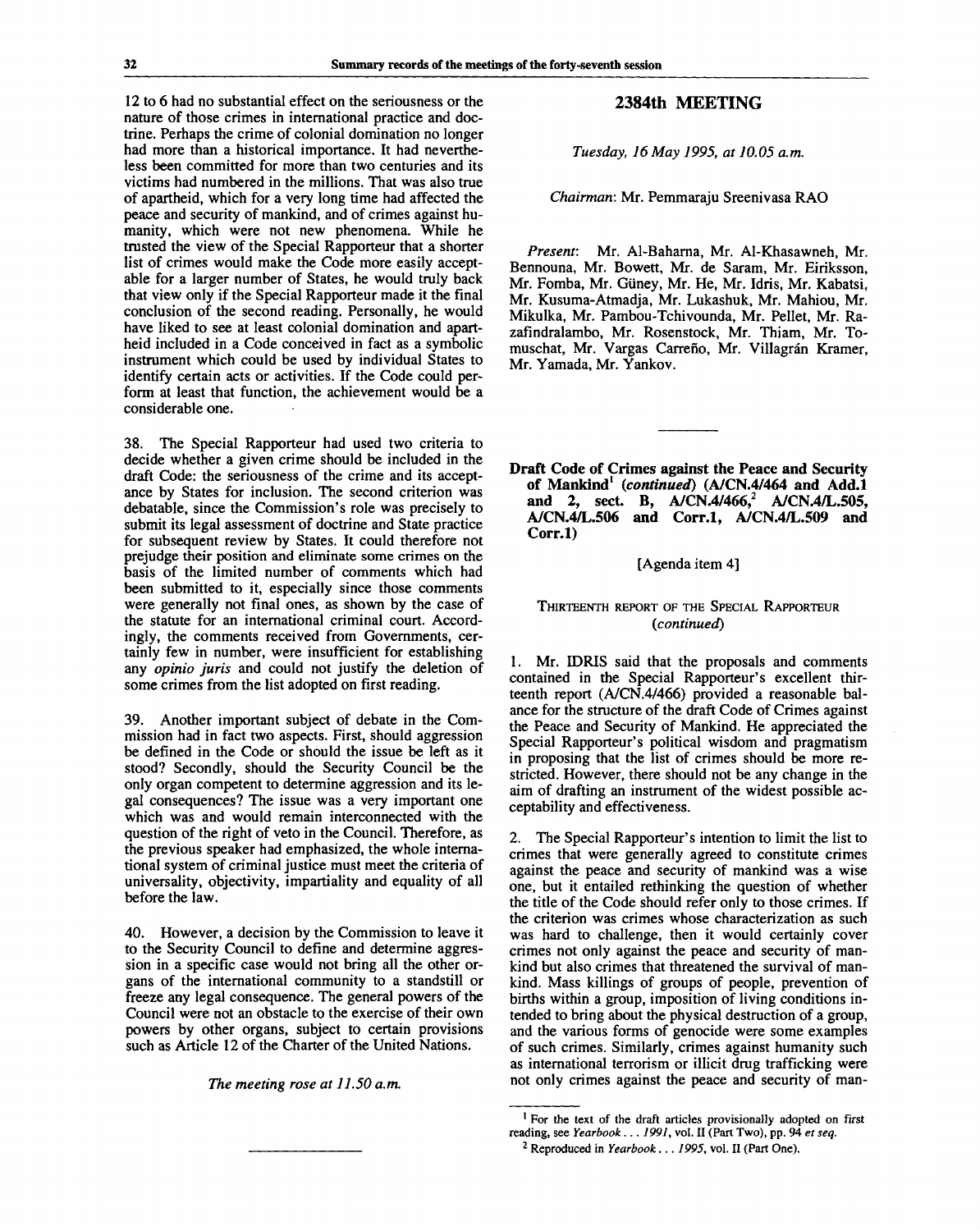kind but crimes which endangered the survival of mankind.

3. The definition of aggression in the draft Code was based on the Definition of Aggression adopted by the General Assembly,<sup>3</sup> which was a political definition. It would not serve any purpose to try to produce a legal definition of aggression, not because, as argued by the previous Special Rapporteur, Mr. Spiropoulos, in 1951,<sup>4</sup> the notion of aggression was a notion *per se* and not susceptible of definition, but because, given modern political realities, concrete cases of aggression were viewed from different perspectives.

4. He preferred the Special Rapporteur's third option: a general definition of aggression accompanied by a nonlimitative enumeration. That flexible approach had proved its applicability, notably in the Charter of the Niirnberg Tribunal, in which the list of violations included, but was not limited to, crimes such as murder and ill-treatment.<sup>5</sup> However, he was not in favour of the term "war of aggression". It was controversial and did not cover cases of aggression which had arisen since the Niirnberg Tribunal. The use of the term would constitute a major departure from the main content of the draft articles and reopen an endless debate. Furthermore, the distinction drawn between an act of aggression and a war of aggression on the ground that an act was less serious and did not have the same legal consequences as a war was misleading and unsustainable in practice. It also disregarded the end result of the criminal liability to be established. It was, in fact, important to focus on the wrongful act resulting in the international responsibility of a State and the criminal liability of the main perpetrators acting on behalf of a State. Due attention should also be given to article 15, paragraph 4, which listed specific acts as constituting acts of aggression regardless of a declaration of war.

5. With regard to the articles that the Special Rapporteur recommended should be abandoned for the time being, it should be noted that such a move would not detract from the seriousness of the crimes described in them. He had in mind more particularly article 17 (Intervention), and article 18 (Colonial domination and other forms of alien domination). The view that the articles lacked the precision required by international law missed the point that there had been hardly any other acts in the history of mankind which had caused so much misery to millions of underprivileged people and which were almost universally acknowledged to be crimes.

6. Article 20 (Apartheid) was central to the Code and must be retained. The argument that a separate article was not needed because apartheid was covered by article 21 (Systematic or mass violations of human rights) disregarded the lessons of history, the seriousness of apartheid, and the many decisions of United Nations organs. The issue had consistently received separate attention and must continue to do so. The disappearance of the symptoms of apartheid was no reason for apartheid to be excluded from the Code, which should include acts

because they were criminal in nature and not exclude them because they were no longer likely to occur. One Government had proposed replacing apartheid with "institutionalized racial discrimination". That too missed the point; in any case, racial discrimination was already covered by the International Convention on the Elimination of All Forms of Racial Discrimination.

7. He endorsed the Special Rapporteur's approach in the new version of article 21 and his proposed new title. However, the definition should not be restricted to the narrow criterion of systematic violation of human rights but should include the "mass violations" mentioned originally. Those twin criteria would ensure wider support for the article and its universal applicability.

8. Mr. VARGAS CARRENO said that, in his previous statement (2381st meeting), he had agreed with the Special Rapporteur that some of the crimes should be deleted from the list but had indicated that article 21 and article 24 (International terrorism) required further work. He was now submitting a new text for article 21 (A/CN.4/L.505) directly to the Commission rather than to the Drafting Committee, for two reasons. First, he hoped to receive comments which would enable him to produce a revised version, and secondly, he might not be able to attend the Drafting Committee when it discussed article 21.

9. The article was a particularly important one and must be compatible with international human rights law. He preferred to retain the original title of "Systematic or mass violations of human rights" because the proposed new title of "Crimes against humanity" was more generic and covered other crimes, such as genocide. However, he could accept the new title if the Special Rapporteur insisted on it.

10. A distinction must be drawn between two types of violation of human rights covered in the article. The first group consisted of murder, enforced disappearance and torture—very serious acts which, when committed by persons enjoying the protection or authorization of a State, warranted classification as crimes against the peace and security of mankind. The question of the person who committed the crime was important. For example, certain murders, no matter how horrible, were no more than common crimes when committed by individuals and were subject only to national jurisdictions or triggered an obligation to extradite. There was no reason for such crimes to be regarded as crimes against the peace and security of mankind. Furthermore, their inclusion in the draft Code might clash with the principles of the international protection of human rights, which had been introduced to find a body which could consider violations of human rights committed by organs and agents of a State. He was not arguing that the crime must necessarily be committed by an agent or representative of a State, but there must be at least some link with a State. The seriousness of a crime which justified inclusion in the Code lay precisely in the fact that it was committed by someone enjoying the protection or the consent of the State to kill, enforce disappearances or torture. His proposal made that point clear.

11. Another characteristic of such crimes was that they must constitute systematic or mass violations of human

<sup>&</sup>lt;sup>3</sup> General Assembly resolution 3314 (XXIX), annex.

<sup>4</sup> See 2379th meeting, para. 39.

<sup>5</sup> Ibid., footnote 12.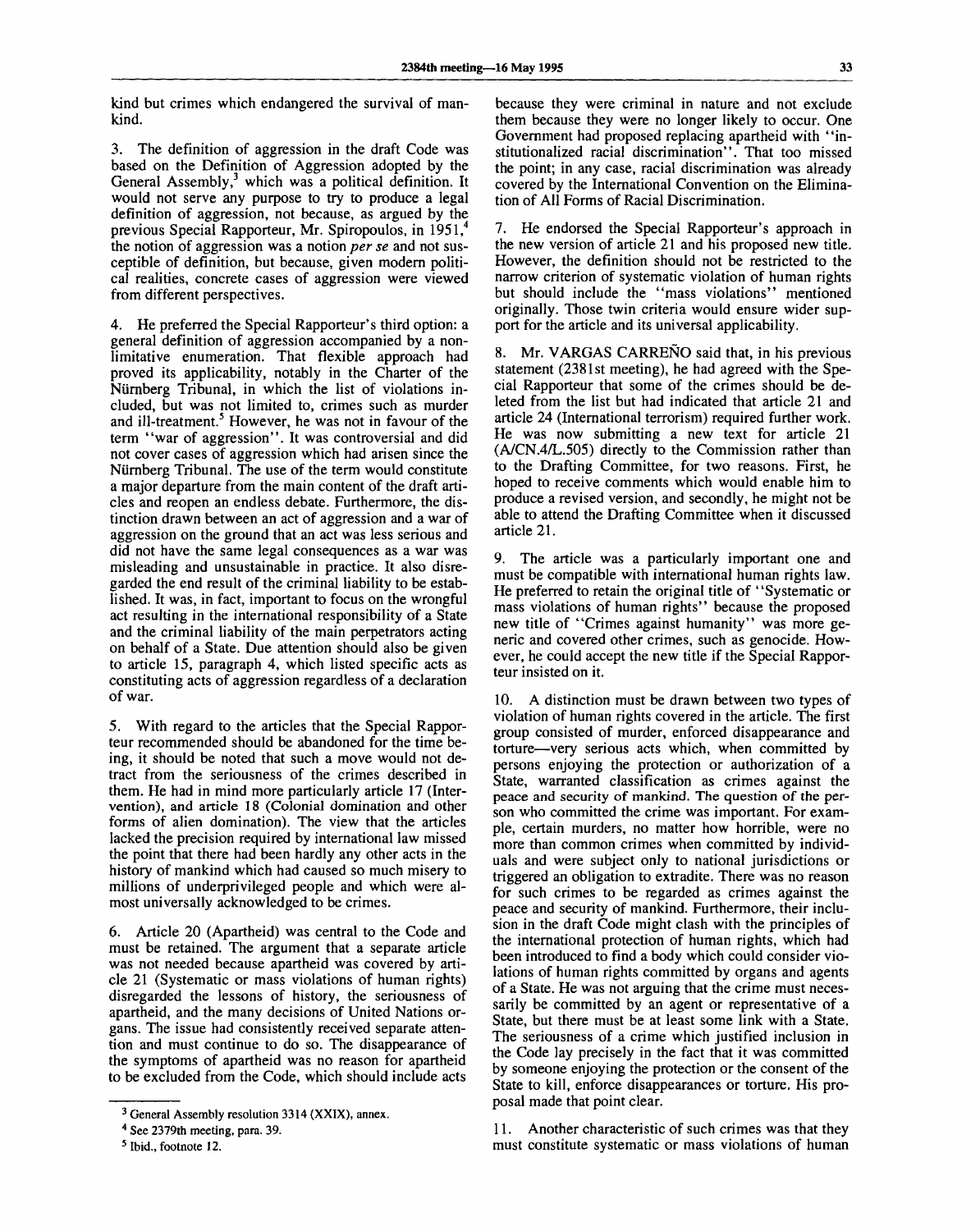rights. If a policeman tortured an offender to extract a confession he was certainly committing a crime, but not a crime against humanity. In contrast, when a State's head of police set up a centre deliberately to torture political dissidents, as had happened in the not too distant past, he should be regarded as perpetrating such a crime.

12. The crimes of murder and torture included in the first group did not require any explanation, nor should the draft Code contain any definition of them. However, enforced disappearance should be included and defined. Of course, it was difficult to define because it was committed by persons who left no traces of their acts. Enforced disappearances usually ended with the murder of persons who had been arrested or kidnapped without eye witnesses. They usually came to light only years later as a result of the discovery of secret graves or confessions by the perpetrators. He had, nevertheless, tried to give a definition of enforced disappearance based on those given in the Inter-American Convention on Forced Disappearance of Persons and in General Assembly resolution 47/133, containing the Declaration on the Protection of All Persons from Enforced Disappearance. It should be noted that his definition did not apply when the enforced disappearance was perpetrated by common criminals kidnapping a person for ransom. The essential point was that the perpetrators enjoyed impunity because they had the support or acquiescence of government organs and were acting, for all legal purposes, as agents of a State. The other essential point was that, following the kidnapping or arrest, the government authorities refused to provide information on the fate or whereabouts of the victim.

13. The second group of crimes included, *inter alia,* two situations already covered in the thirteenth report. All the crimes in question were institutional violations of human rights committed by persons having the authority to adopt various types of measure which, *de jure* or de facto, reduced persons to a status of slavery, servitude, or forced labour, which institutionalized racial discrimination, or which ordered the deportation or forcible transfer of population. Some parts of the world still knew exploitation by individuals which amounted to de facto slavery and warranted the attention of the international community. Yet that was not sufficient justification for characterizing such situations as crimes against the peace and security of mankind when there was no institutional support by a State. The Special Rapporteur's deletion of the crime of apartheid from the list had left a gap which must be filled by including institutionalized racial discrimination. That proposal seemed to have the support of several members of the Commission.

14. The deportation or forcible transfer of population on social, political, racial, religious or cultural grounds were certainly violations of most of the provisions of the Universal Declaration of Human Rights<sup>o</sup> and the International Covenant on Civil and Political Rights and had been recognized as crimes against humanity by the Niirnberg Tribunal. More recently, the International Tribunal for the Former Yugoslavia<sup>7</sup> had also acknowl-

edged such acts as crimes. They must therefore be included in the draft Code. However, there had been some transfers of population in the past three or four decades which were debatable and might even be legally acceptable if based, for example, on considerations of health to control an epidemic—or of a country's economic development, or of protection of the people concerned. All such possibilities were envisaged in article 49 of the Geneva Convention relative to the Protection of Civilian Persons in Time of War, of 12 August 1949 (the fourth Geneva Convention). Therefore, transfers of population should be regarded as crimes only when motivated by the grounds mentioned in his proposal.

15. Mr. PELLET said that he wished to make three comments and one proposal. His first comment was that, although aggression was a controversial topic, there was a general feeling that it was a crime against the peace and security of mankind. The problem, therefore, was not whether to include it in the list but how to define it. He might have shocked some members of the Commission in his previous statement (2379th meeting) by saying that in the absence of a satisfactory definition of aggression, and General Assembly resolution 3314 (XXIX) was not satisfactory—at best it was a guide for the Security Council—the Commission had to defer to the Council. It had been objected that, while his point might be correct, it should not be stated too openly and that it clashed with the principle of the separation of powers. He considered that as the international community was not a national community, what was good for the State the separation of powers—was not necessarily good for international governance. All the same, that was a spurious problem. The Commission was drafting the Code to enable courts to try persons accused of particularly serious crimes. Those courts might be international ones but such jurisdictions had and would have to apply rules specified in their statutes, which defined the crimes in question. Therefore, such definitions would mainly be useful for national courts.

16. That purpose of the draft Code had a very specific implication for the crime of aggression. If it was allowed that national courts could try a person for the crime of aggression without a prior filtration process, the Court of Assize of Benghazi, say, could decide that Luxembourg had committed an act of aggression against Mali: an inconceivable and surrealistic situation. National courts could not decide that a State—for it amounted to a State even if, in fact, it was an individual that was being tried—had committed a crime of aggression, because as stated in article 15, paragraph 2, aggression was the use of armed force by a State against another State. A prior determination of aggression by the Security Council was not the ideal solution, but the Commission should resist the temptation of trying to decree a kind of world governance by judges, and above all national judges.

17. His second comment concerned crimes against humanity which related indirectly to several other crimes against the peace and security of mankind, including apartheid, illicit traffic in narcotic drugs and terrorism. While he had much sympathy for those members who argued in favour of including such crimes in the Code, it would, in his view, be both useless and dangerous to do so. Actually, it would be dangerous because it was use-

<sup>&</sup>lt;sup>6</sup> General Assembly resolution 217 A (III).

<sup>&</sup>lt;sup>7</sup> See 2379th meeting, footnote 5.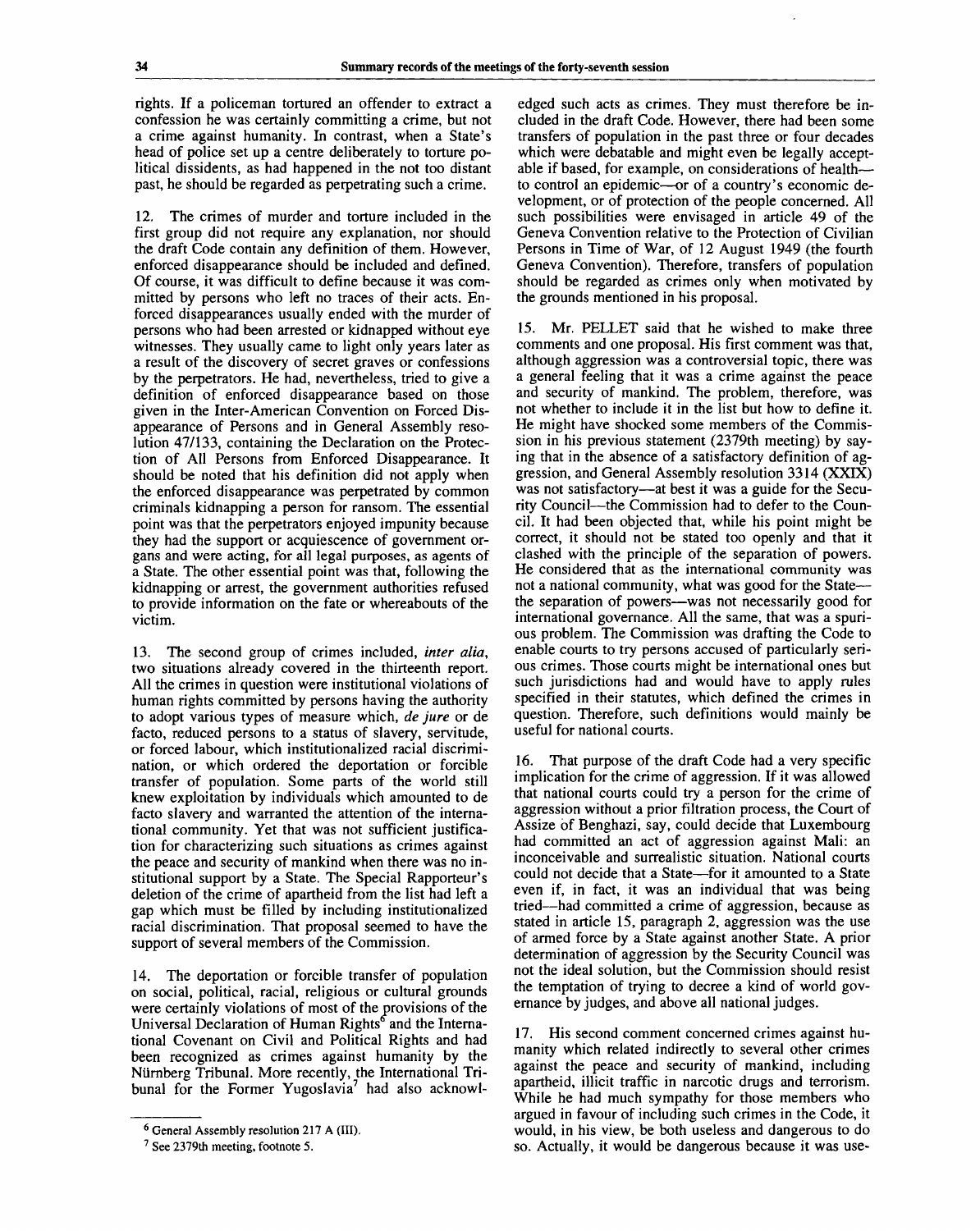less. As he had already stated, he favoured the Special Rapporteur's proposals in regard to article 21, subject to a closer alignment with article 5 of the statute of the International Tribunal for the Former Yugoslavia. The main element of the definition in article 21, was, of course, the systematic commission of wilful killing, torture, reduction to slavery, persecution, deportation and all other inhumane acts, with the possible addition, as suggested by Mr. Vargas Carreño, of enforced disappearance of persons. It was a very broad definition, particularly because of the reference to persecution, on the one hand, and to all other inhumane acts, on the other. It thus encompassed systematic racial discrimination, particularly if it was combined with the definition of genocide as laid down in article 19 and also terrorism and illicit traffic in narcotic drugs when committed in a systematic manner and on a mass scale. If not committed in that manner, they were just crimes and nothing more, no matter how odious. They would not form part of the "crimes of crimes" that posed a serious and imminent threat to the peace and security of mankind. In other words, either the acts of terrorism and the illicit traffic in narcotic drugs lacked the massive and grave character which meant that they constituted crimes against the peace and security of mankind, or they fell within the definition of crimes against humanity, in which event it was unnecessary to devote special articles to them. He was not suggesting that terrorism and illicit traffic in narcotic drugs were not international crimes—they certainly were and had been defined as such—nor that they could never be crimes against the peace and security of mankind, which they could be. But the previous speakers' comments comfort him in his conviction that when those crimes were committed in a systematic manner and on a mass scale they constituted crimes against humanity within the meaning of article 21 and that it would be neither logical nor useful to devote separate articles to them. It might even open Pandora's Box and lead to a reconsideration of the list the Special Rapporteur had been wise enough to shorten.

18. His third comment was more general. All members, of course, had their own ideas of the crimes that should be covered by the Code, but he would appeal to them not to let themselves be carried away. As had been suggested, a criterion of the highest threshold of gravity could be adopted, but members must not seek to define that threshold in the light of their personal inclination. Rather, the Commission should take account of the views expressed by States. Admittedly, not all States had submitted written observations but the comments that had been received were fairly varied. What was more, a far greater number of States had expressed views in the Sixth Committee of the General Assembly that gave a sufficiently reliable picture of the general feeling in the matter.

19. The widely contrasting views expressed during the very valuable debates on the thirteenth report made it difficult to take a clear decision on what should be referred to the Drafting Committee, yet the Commission must face up to its responsibilities. The Drafting Committee's task was to review the articles referred to it by the Commission along with the Special Rapporteur's proposals made in the light of the general debate, but not to sort out the various provisions. In the light of those

considerations, he wished to make a formal proposal, namely, that the Commission should take a vote—formal or informal—on referral to the Drafting Committee of each of the crimes against the peace and security of mankind proposed by the Special Rapporteur and also on whether they should be retained in the list of crimes to appear in the final draft. The object of the proposal was to preserve the prerogatives of the Commission, which the Drafting Committee must not seek to assume, and to ensure that matters were clear and transparent and to ascertain whether the Commission as a whole wished to refer any particular crime to the Drafting Committee.

20. Mr. FOMBA said that it was difficult not to go round in circles when examining the articles, as they embodied overlapping concepts and lacked clearly defined limits. Of the three key terms in article 21, for instance "violations", "systematic or mass" and "human rights", the term "mass" gave rise to problems of interpretation, while the term "human rights" prompted the question whether its scope was clear and whether it was not a global concept. There was also a question of the link between the crime of "systematic or mass violations of human rights" and other categories of crimes such as genocide, crimes against humanity, war crimes, international terrorism and illicit traffic in narcotic drugs. He wondered whether the generic concept of "systematic or mass violations of human rights" did not cover all those terms and whether there was in fact any basic difference between them.

21. The observations of Governments not only centred on the definition of terms and concepts but were also concerned with the list of crimes. In that connection, he agreed with the Special Rapporteur that it was not possible to provide a complete list of all acts that constituted crimes against the peace and security of mankind.

22. As to specific points, he noted that the title of the new version of article 21 had been changed, as indeed had its scope *ratione personae* and *ratione materiae.* The Special Rapporteur had explained that he preferred the new title—"Crimes against humanity"—as it was an established term in the lexicon of the law. Personally, however, he had some doubts on that score, as the precise meaning of two key words—"crimes" and "humanity"—was not clear. The word "crimes", for instance, could raise problems with regard to the legal definition and classification of acts: what was, or was not, criminal in terms of human conduct? The word "humanity" also raised problems of definition as well as of ideological and cultural perception and of the definition of its scope *ratione personae.* As he saw it, the expressions "Crimes against humanity" and "Systematic or mass violations of human rights"—the title of the earlier version of the article—reflected two generic concepts that could encompass other categories of crimes, such as genocide, and were to some extent interchangeable.

23. The content and legal status of the concept of crimes against humanity as a norm of international law were not so clear as in the case of genocide and violations of the Geneva Conventions and their Additional Protocols. The ambiguity in that concept stemmed from its formulation in the Charter of the Niirnberg Tribunal and the interpretation given to it. It was not immediately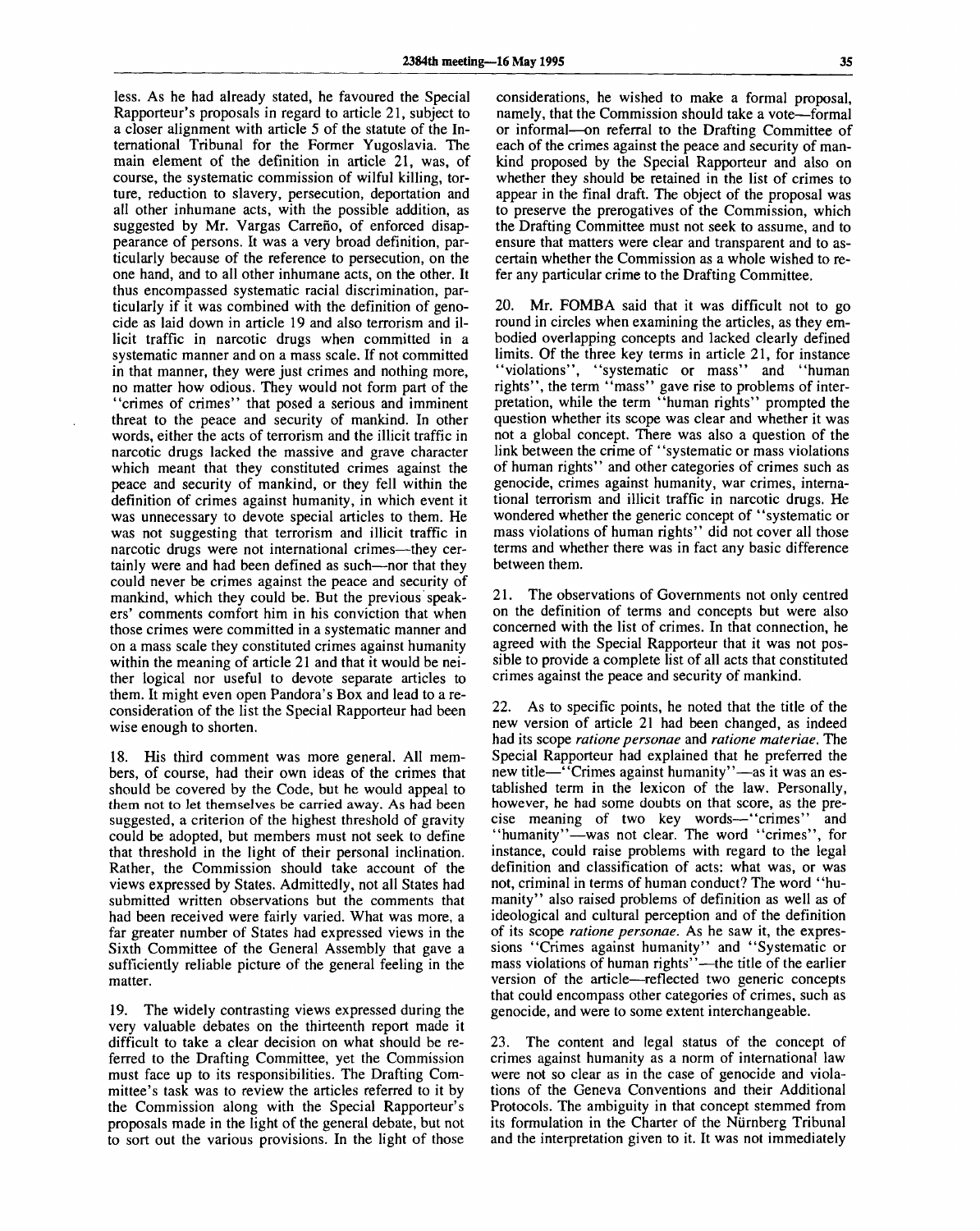apparent from article  $6$  (c) of the Charter of the Nürnberg Tribunal whether "crimes against humanity" and "war crimes" overlapped or whether they were separate legal concepts. That provision none the less greatly limited the concept of a crime against humanity, first *ratione personae* inasmuch as the acts must have been committed against civilians and not against soldiers and, secondly, *ratione temporis* inasmuch as the acts must have been committed before or during the war. No explanation of the expression "before the war" was, however, given. There was another instrument, a protocol signed in Berlin on 6 October 1945, which had modified the original version of article  $6$  (c).<sup>8</sup> In the original version of that subparagraph, a semicolon had been placed after the word "war", which could be interpreted to mean that certain acts could be regarded as crimes against humanity independent of the jurisdiction of the Niirnberg Tribunal. In the version contained in the Protocol, however, the semicolon had been replaced by a comma, which meant that crimes against humanity should be interpreted as entailing responsibility solely for acts connected with war.

24. The United Nations War Crimes Committee on Facts and Evidence in 1946 had sought to clear up any ambiguity by stating that crimes against humanity as referred to in the Four Power Agreement of 8 August 1945,<sup>9</sup> were war crimes within the jurisdiction of the [United Nations War Crimes] Commission. Consequently, "crimes against humanity" had been interpreted by the Niirnberg Tribunal as offences that were connected to the Second World War. Since 1945, however, the normative content of that concept had undergone substantial changes. First, the Niirnberg Tribunal had itself established that "crimes against humanity" covered certain acts perpetrated against civilians, including those with the same nationality as the perpetrator. Further, the origins of "crimes against humanity" as a concept lay in the "principles of humanity" first invoked at the beginning of the nineteenth century by a State to denounce another State's human rights violations of its own citizens. Thus, the concept had been conceived early on to apply to individuals regardless of whether or not the criminal act had been perpetrated during a state of armed conflict and regardless of the nationality of the perpetrator or the victim.

25. Furthermore, the content and legal status of the concept of "crimes against humanity" had been enlarged through the international human rights instruments adopted by the United Nations since 1945. For instance, the Convention on the Prevention and Punishment of the Crime of Genocide affirmed the legal validity of part of the normative content of "crimes against" humanity" as defined in article 6 *(c)* of the Charter of the Niirnberg Tribunal; it went no further, however. There was also the International Convention on the Suppression and Punishment of the Crime of Apartheid, article 1 of which referred to apartheid as a crime against humanity. Furthermore the Commission of Experts established pursuant to Security Council resolution 780 (1992) of 6 October 1992, concerning the Former Yugoslavia, defined a crime against humanity as:

gross violations of fundamental rules of humanitarian and human rights law committed by persons demonstrably linked to a party to the conflict, as part of an official policy based on discrimination against an identifiable group of persons, irrespective of war and the national-**10** ity of the victim.'

The Commission of Experts, established under Security Council resolution 935 (1994) of 1 July 1994, concerning Rwanda, had endorsed that definition and included in it murder, extermination, enslavement, deportation and population transfer, imprisonment, torture, rape, persecutions on political, racial and religious grounds, other inhumane acts and apartheid.

26. As to article 22 (Exceptionally serious war crimes), in its observations, the Swiss Government reproached the Commission for wanting to introduce a third category of "exceptionally serious war crimes", which would encompass especially "grave breaches" in the existing classification under international humanitarian law and questioned the scope *ratione materiae* and the impact on international humanitarian law. Strictly speaking, of course, the concept of "grave breaches" did not apply to internal armed conflicts, which might appear to be a legal aberration in view of the sociological reality of such breaches. In that connection, he noted that paragraph 1 of the new version of the article referred to 'grave breaches'' of the Geneva Conventions of 1949 but not to Additional Protocols I or II. He would therefore propose either that article 22 should contain an express reference both to the Geneva Conventions and to Additional Protocols I and II, in which case paragraph 1 should be amended to reflect all the relevant provisions of those instruments, or that the necessary clarification should be incorporated in the commentary. Of the two possibilities, he would prefer the first.

27. He fully agreed with the Special Rapporteur that a general definition of terrorism, though perhaps difficult, was not impossible. The definition which was now laid down in the new formulation of article 24 was on the whole a marked improvement on the earlier version, since it included individuals in the category of perpetrators, incorporated new terms such as "act of international terrorism" and "acts of violence", and specified the object of the terrorism. The wording of the article could none the less be improved.

28. The arguments advanced by the Swiss Government in favour of including illicit traffic in narcotic drugs in the Code were sound and commanded his support. Once again, however, the wording of article 25 (Illicit traffic in narcotic drugs) could be improved.

29. The Special Rapporteur had said that it would be difficult to lay down a specific penalty for each crime, and Governments had remained silent on the issue. The solution he favoured was to establish a scale of penalties, and leave it to the courts to decide in each case which penalty to apply. That was also the method followed in the statutes of international criminal courts since 1945. In that regard one might wonder what the legal basis was for the absence of the death penalty from more recent in-

<sup>8</sup>  *Trial of the Major War Criminals before the International Military Tribunal, Nuremberg, 14 November 1945-1 October 1946* (Niirnberg, 1947), vol. I, p. 17.

<sup>9</sup> United Nations, *Treaty Series,* vol. 82, p. 279.

<sup>10</sup> Document S/25274, para. 49.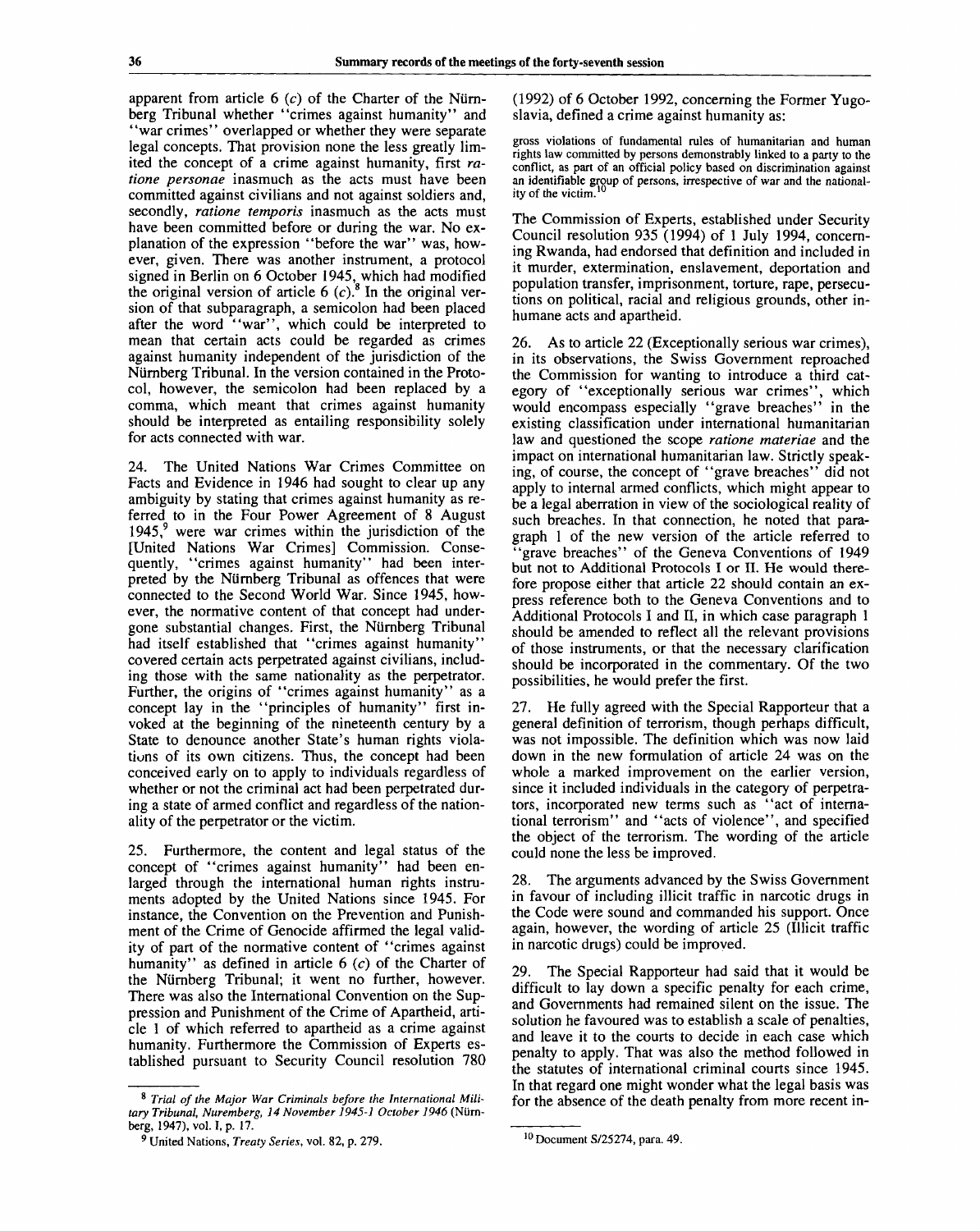struments. Did that absence denote significant progress in the field of human rights? Again, what fate awaited such instruments as the Second Optional Protocol to the International Covenant on Civil and Political Rights, aiming at the abolition of the death penalty?

30. Mr. AL-KHASAWNEH said that the Commission owed the Special Rapporteur a debt of gratitude for endeavouring to bring the codification exercise on a highly relevant topic begun in 1947 to a successful conclusion. The topic was highly relevant because crimes against the peace and security of mankind continued to be committed on a daily basis and for the most part went unpunished. His own gratitude to the Special Rapporteur was all the more deeply felt in that the topic fell—to use an expression taken from one of the Special Rapporteur's earlier reports—at the meeting place of politics and law, and touched everyone's sensibilities and deeply held convictions. Less diplomatically put, it could be said that the criminalization of the acts and activities described in the Code was seen as a possible curtailment of the freedom of States to act in areas of international relations where they would like to retain that freedom unhindered by considerations of clearly defined legal rules that might give rise to the individual criminal responsibility, not only of their nationals, but sometimes of their State officials.

31. In his thirteenth report the Special Rapporteur had signalled that the time had come to "beat a retreat" on the draft articles that had met with strong opposition from Governments. There was no doubt that the Special Rapporteur's assessment of the prospects of acceptability of the draft by States had been the principal consideration that had led him to make that decision. While sympathetic to that point of view, he found the decision regrettable for two reasons.

32. First, as previously stated, he believed that no firm inferences as to the ultimate acceptability of the draft, in the form of ratifications and accessions, could be drawn from the debates in the Sixth Committee. Nor would he view the replies of Governments—at least in the case under consideration—as constituting a representative statistical sample to warrant such a drastic decision.

33. Secondly, and more importantly, the Commission, as a body of independent jurists, was duty bound—if only as a matter of professional commitment—to pay as much regard to the requirements of elementary justice and logical consistency as it had paid to the political sensibilities of States. As St. Augustine had once remarked, "Without justice, what are kingdoms but great robberies?". In his view, the same was true of the international political order. Colonial domination and foreign occupation were not a thing of the past. One need only open the newspapers at random to be sure to find two or three cases of the use of force to deny a people the right to self-determination. Similarly, blatant acts of intervention with the express or thinly disguised aim of destabilizing States took place in complete disregard of the massive suffering of the populations of the targeted States. Again, wilful and severe damage to the environment, already identified in article 19 of part one of the  $\frac{d}{dt}$  and  $\frac{d}{dt}$  is chinned in afteled 12 of part one of the direction of the direction of the direction of the direction of the direction of the direction of the direction of the direction of the direction of the

rise to the consequences associated with crimes, had been dropped from the list in the new draft, disregarding the requirement that there should be some unity of purpose in the work produced by the Commission, which might live to regret that decision.

34. It was generally agreed that what constituted a crime was ultimately a subjective matter, namely, the degree of reprobation elicited in the public conscience as a reaction to a heinous act, which of course was never uniform, even in a homogeneous national society. It was also generally agreed that the law aimed to reduce that subjectivity by linking the infringements to protected interests in preserving life, human dignity and property rights. All of the crimes dropped from the list infringed on those interests, and it should take something more than the unreasoned replies of Governments to convince the Commission to do away so readily with those crimes. That did not, of course, mean the list did not need narrowing, nor did it mean the views of Governments should not be taken into account. It did mean, however, that the decision to drop six of the crimes previously included in the draft was a disproportionate acceptance of the wishes of States in an area where ingenuity and perseverance were both still called for.

35. The Commission spoke of a "maximalist" or a "minimalist" approach, yet the current debate had made it plain that adopting the minimalist approach was no guarantee of acceptance of the draft by States, nor of consensus on its contents. The debate had already produced proposals to reduce the contents of the draft even further—for example, with regard to the crime of aggression, by drawing an artificial distinction between wars of aggression and acts of aggression: artificial, because the concept of war itself had long been treated by international law as a relative concept.

36. Similarly, the proposal that the words "or in any other manner inconsistent with the Charter of the United Nations" should be eliminated from article 15 would reduce the scope of the concept of aggression even further. He could not concur with that proposal, for three reasons. First, the international legal system could not be viewed as a static system. Rather, it was a developing system, aimed at establishing the rule of law at the international level. As Catherine the Great had once put it, "That which stops growing starts to rot". Establishment of the rule of law at the international level would not be helped if the Commission allowed for a wider margin for the use of force.

37. Secondly, prohibition of the use of force was the general rule, and circumstances when the use of force was permissible were the exception, and should therefore be narrowly construed. To reduce the area where individual criminal responsibility would arise from the use of force did not tally with the need to interpret the exceptions narrowly.

38. Thirdly, aggression, in the topic of State responsibility, had always carried the consequences of crimes, and in addition, still further consequences. That was probably a reflection of the centrality of the State in the system of international law, even though a particular act of aggression might not elicit—subjectively speaking reprobation stronger than that elicited by, for example,

<sup>&</sup>lt;sup>11</sup> See 2379th meeting, footnote 8.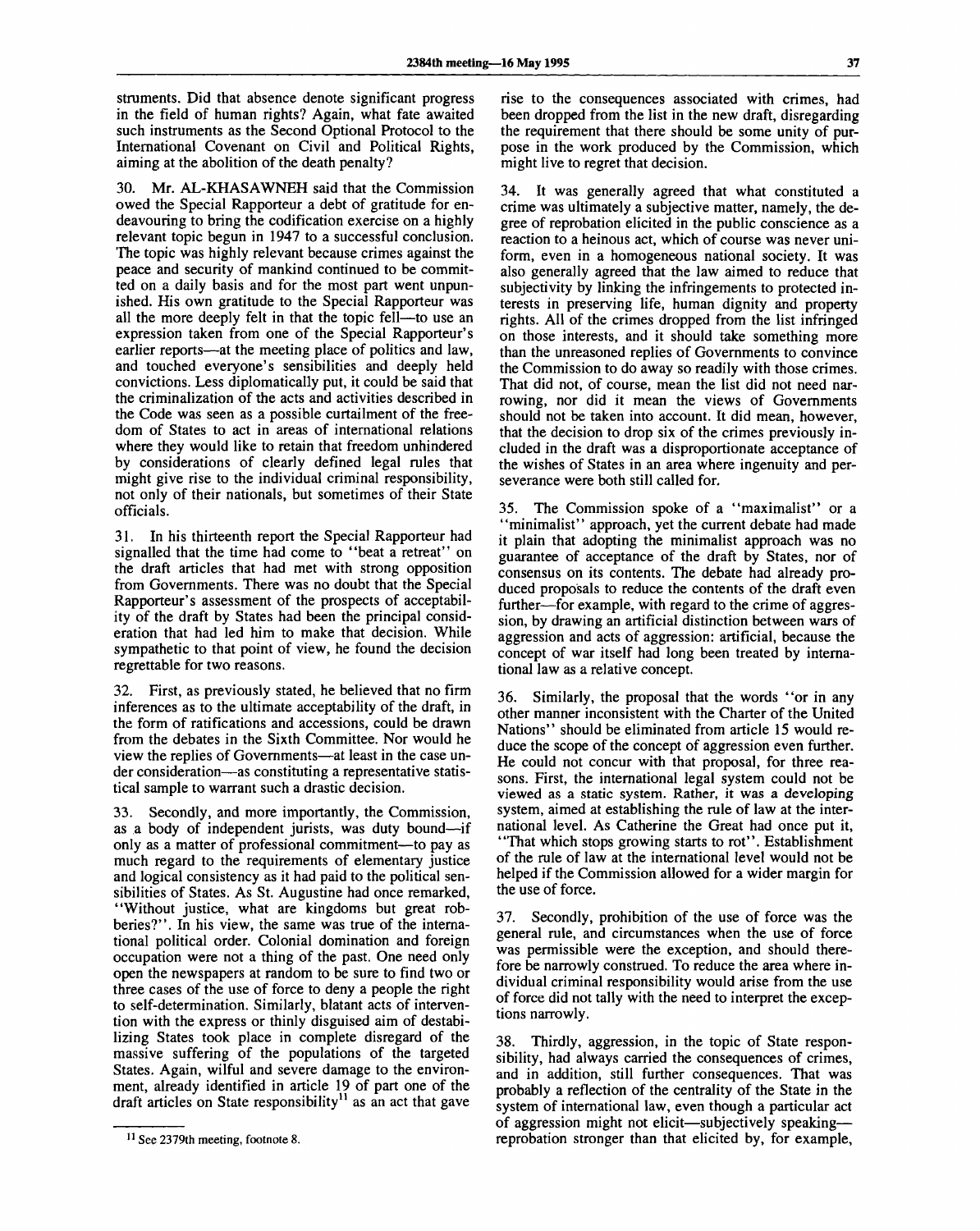an act of genocide. Mr. Mahiou was therefore right to say (2380th meeting) that aggression did not depend on the effects, but was prohibited per *se.*

39. The relationship between the existence of the crime of aggression and a prior determination by the Security Council had been debated for many years, in the context both of the present topic and of the topic of State responsibility. It was plain that predicating individual criminal responsibility on a prior determination by the Council would most probably lead to a situation where no national of the permanent members of the Council would ever be prosecuted for the crime of aggression. The impunity thus created would conflict with elementary considerations of justice. On the other hand, any solution the Commission might adopt should encourage an independent organic determination, and not leave that determination entirely to the unilateral decisions of State courts. On that question, he agreed with Mr. Pellet. One member of the Commission had also proposed that a solution drawing on General Assembly resolution 377 (V) entitled "Uniting for peace" might offer a viable solution. It was an avenue worth exploring.

40. With reference to genocide, he agreed that it was preferable to stay close to the text of the Convention on the Prevention and Punishment of the Crime of Genocide, in view of the broad agreement on the definition it contained. Again, the new, more tightly drafted version of article 21 was an improvement on the previous text. He was also persuaded that a review of precedents would reveal that the determining factor was not the scale of violations but the existence of systematic persecution of a community or a section of a community. He agreed with Mr. Jacovides (2382nd meeting) that forcible transfer of population should be maintained. At the same time, it was worth cautioning that not all cases of forcible population transfer gave rise to individual criminal responsibility. The building of a much-needed dam might require the flooding of large tracts of land, and the population living on them might have to be transferred. Provided certain conditions regarding survival and safety were met, it was doubtful whether any responsibility at all—save that contemplated under the topic of international liability for injurious consequences arising out of acts not prohibited by international law—was attached. Clearly, that situation was very different from the policy of ethnic cleansing. The degree of responsibility should be clearly categorized, perhaps in the commentary.

41. He agreed with the observations of the Swiss Government on article 22 set forth in the thirteenth report. Recognizing the validity of those comments, the Special Rapporteur had sought to improve the drafting of paragraph 2 of the article, through recourse to a nonexhaustive list. On the whole, that was perhaps the best possible solution.

42. On the question of international terrorism, he believed that the two approaches so far adopted by the international community were not mutually exclusive: the approach of identifying certain acts and prosecuting them regardless of motive on the basis of the principle of *aut dedere aut judicare,* and the approach of finding a general definition of terrorism for the purposes of criminal prosecution. Ultimately, the latter course had to be

attempted. The problem was that terrorism had tended to be defined in terms of certain groups regarding which a measure of coercion or violence normally not allowed in ordinary situations was permitted. To that extent the concept of "terrorists" was akin to the concept of "counterrevolutionaries". Yet a crime could not be defined other than by its nature and effects. If it was intended to spread or had the effect of spreading terror, then an act was terroristic, regardless of whether the bomb was carried in a fruit basket or dropped from a military plane. He welcomed the reformulated version of article 24 in that it went a long way towards finding a definition that tallied with logic and consistency. However, pace the comments of the Special Rapporteur, terrorism was sometimes an end in itself: one need only think of the activities of nihilists and anarchists. The Commission should therefore look again at the phrase "in order to compel the aforesaid State".

43. His remarks had perhaps raised more problems than they had suggested answers. However, there was still room to review some of the articles that had been discarded, so as to find a more delicate balance between political realism and legal idealism than was currently to be found in the report.

*The meeting was suspended at 11.35 a.m. and resumed at 12.05 p.m.*

44. Mr. YAMADA pointed out that the Special Rapporteur had changed the title of article 22 from "Exceptionally serious war crimes" to "War crimes". Yet the opening sentence of the article contained a reference to 'an exceptionally serious war crime''. Perhaps that was an oversight. Paragraph 1 referred to the Geneva Conventions of 1949, but it should be made plain that Additional Protocol I was included in that reference. As to paragraph 2, it was indeed difficult to draw up an exhaustive list of violations of the laws or customs of war. Nevertheless, he had serious misgivings whether the formulation ", but are not limited to:" was consistent with the principle of *nullum crimen sine lege,* for it did not specify any limit. It must be made abundantly clear that those crimes which were not explicitly listed in the paragraph must be as serious as those which were listed therein. He would therefore prefer a different formulation of the leading sentence of paragraph 2, for example along the lines of "Such violations of the laws or customs of war as are:".

45. With reference to article 24, he agreed that perpetrators of international terrorism should not be limited to agents and representatives of States. On the other hand, it was not proper to expand the scope of the article so as to include a lone terrorist who was acting independently and had no affiliation with any terrorist organization or group. The element of an organized crime should be present in that article.

46. With regard to article 25, he still felt that the crime of illicit traffic in narcotic drugs was a borderline case for inclusion in the Code as a crime against the peace and security of mankind. The overwhelming majority of cases of drug trafficking had been effectively prosecuted by national Governments, and excellent international cooperation arrangements existed to suppress such crimes. At the same time, he recognized the difficulties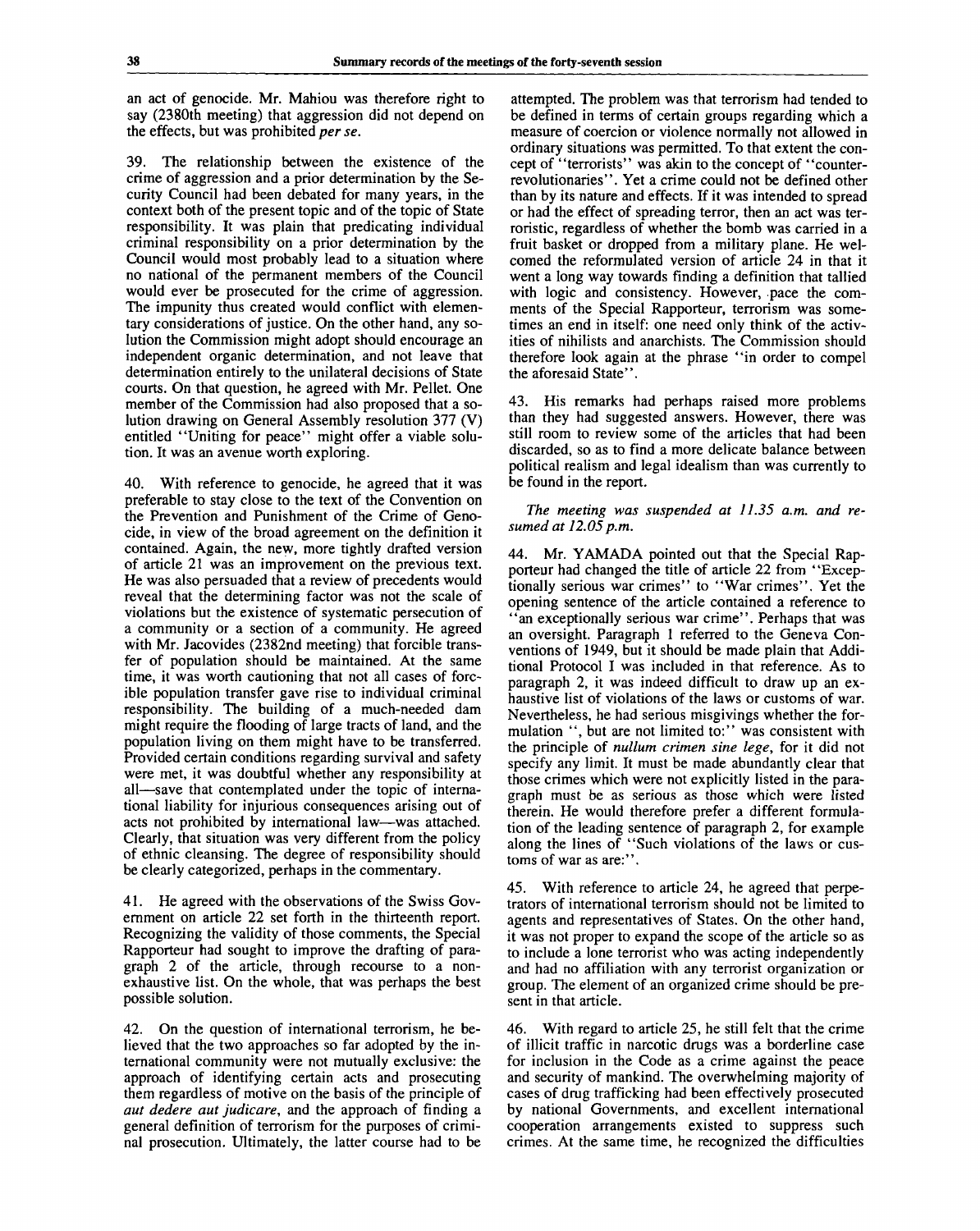faced by some countries, particularly in Latin America. In those cases, the crime—sometimes known as "narcoterrorism"—was not simply drug trafficking but was linked with terrorism or the activities of insurgent groups. In view of that consideration, it might be possible to narrow down the concept of the crime to be included in the Code.

47. The Special Rapporteur had been right to abandon draft article 26 (Wilful and severe damage to the environment). Mr. Yankov (2383rd meeting) had pointed out that terrorists might resort to inflicting environmental damage as one of their tactics. He agreed that environmental modification such as was prohibited by the Convention on the Prohibition of Military or any Other Hostile Use of Environmental Modification Techniques was a serious crime against mankind. However, the Commission could address that question either in the article on war crimes or in the article on international terrorism.

48. Mr. RAZAFINDRALAMBO said that the crime of aggression raised two questions, the first concerning its definition, the second regarding the role of the Security Council. On the first question, the observations of Governments merely confirmed that it was difficult to define the concept of aggression from the legal and criminal standpoints. Article 15 as adopted on first reading had been subjected to crossfire from Governments and from many of their representatives in the Sixth Committee. The view had been taken that article 15 was not innovative and merely reproduced the Definition of Aggression contained in the annex to General Assembly resolution 3314 (XXIX), a resolution that was essentially political in character and scope, even if its listing of cases of aggression did contain some more specific and factual elements. Those criticisms were not unwarranted. Indeed, the Commission had decided to adopt the definition only with considerable reluctance, and for lack of a more acceptable alternative. It was thus understandable, given the adverse reactions of certain Governments, that the Special Rapporteur was proposing to abandon the Definition of Aggression except for the first two paragraphs. However, reduced to its most basic expression, that definition did not escape the original reproach of having a political connotation, as was shown by the presence in paragraph 2 of expressions such as "sovereignty", "political independence" or "any other manner inconsistent with the Charter of the United Nations". Perhaps the Drafting Committee could find a formulation referring more directly to the victim State, for example, "use of armed force against another State".

49. The role assigned to the Security Council in article 15 had perhaps been exaggerated. Admittedly, paragraph 4 *(h)* stated that the Council could qualify as acts of aggression acts other than those listed in the preceding subparagraphs. Moreover, paragraph 5 stipulated that national courts were bound by any determination by the Council as to the existence of an act of aggression. Nevertheless, as the action by the Council did not adversely affect the independence of the judge in his assessment of the acts of aggression itemized in paragraph 4, the Commission seemed to have shown great prudence on the question of interference by the Council in the activities of the courts. Thus, unlike the text of article 15 adopted on first reading, the new text contained no

provision likely to enable the Council to interfere dangerously in the determination or prosecution by the international judge of the crimes specifically characterized as crimes of aggression in paragraph 4.

50. He believed that criticisms on that score were, wittingly or otherwise, levelled at the system advocated in the draft statute for an international criminal court. Under paragraph 2 of article 23 (Action by the Security Council) of the draft statute,<sup>12</sup> relating to the role of the Security Council in the bringing of complaints of aggression, the Council had the power to, as it were, "screen" such complaints, thus enabling it to use the veto to prevent a complaint from being brought. But that provision related only to the modalities for prosecution in the event of an act of aggression. In other words, it set forth the conditions for exercise of the complaint. On the other hand, the Code, like all traditional criminal codes, consisted merely of a catalogue of crimes, described in terms of substance and intent. Accordingly, the Code should not be confused with a code of criminal procedure. The modalities for bringing the complaint were essentially a procedural question: they could if necessary be reconsidered in greater depth later on. Nevertheless, the provisions of article 15 adopted on first reading regarding the role of the Security Council were such as to accentuate the political character of the definition, and of the article as a whole. He thus endorsed the Special Rapporteur's proposal to drop paragraphs 3, 4 and 5, as well as paragraph 6, which added nothing to the definition. On the other hand, why had paragraph 7, concerning the right to self-determination, been sacrificed? He could find no satisfactory explanation for that decision anywhere in the thirteenth report. Paragraph 7 constituted a valuable saving clause that was worthy of consideration and was of an importance equal to article 18. The two texts represented the two sides of one and the same coin.

51. The definition of genocide in article 19, unlike the definition of aggression, posed no particular problems since it had been taken from a legal text, the Convention on the Prevention and Punishment of the Crime of Genocide. However, one Government had considered that the definition contained in paragraph 2 failed to establish the mental state needed for the imposition of criminal liability. It was the use of the term "intent" that was controversial. The definition of genocide included among the elements constituting the crime the "intent to destroy [...] a national, ethnic, racial or religious group as such". However, that formulation did not place sufficient emphasis on the fact that the intent in question was not the criminal intent as such, in other words, the deliberate will to commit the crime or the awareness of the criminal nature of the act *(mens red).* Rather, it stressed the motive of the perpetrator of the crime, namely the destruction of a group of persons on account of their origin. Perhaps the Drafting Committee might review the definition with a view to avoiding any ambiguity, for example, by using a formulation such as "acts committed with the aim of" or "acts manifestly aimed at destroying".

52. The Special Rapporteur proposed retaining the list of acts of genocide adopted on first reading, while add-

**<sup>12</sup> Ibid., footnote 10.**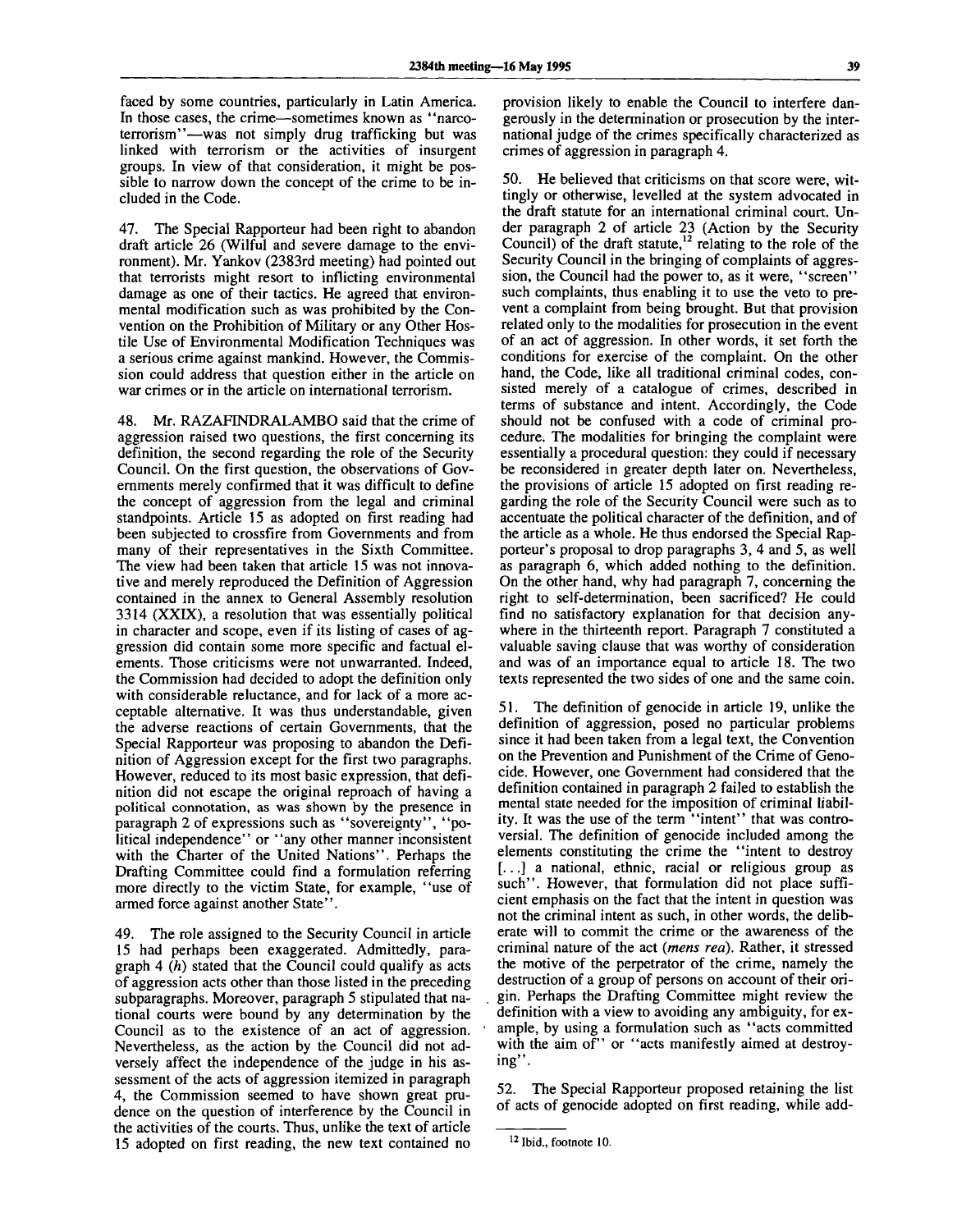ing acts of direct and public incitement to commit genocide and attempts to commit genocide. In other words, the Special Rapporteur had returned to the definition contained in the Convention. Two questions arose, however. Why should incitement or attempt be specifically designated as crimes in the case of genocide, when those two concepts were already covered by paragraphs 2 and 3 of article 3 (Responsibility and punishment)? On first reading, the Commission had deliberately omitted those two acts, along with complicity, in view of the references to them in article 3. Should the Commission once again base itself on the approach adopted by the drafters of the Convention, as the Security Council had done when drafting the articles of the statutes of the International Tribunal for the Former Yugoslavia and the International Tribunal for the 1 official agostavia and the file-<br>national Tribunal for Rwanda,<sup>13</sup> concerning genocide? It could be argued that the specific reference to those two crimes in the statutes was justified by the fact that those texts contained no general provision on attempts to commit or incitement to commit that crime. Enumerating them as crimes, after the principal crime of genocide, could also be interpreted as reflecting the wish of the Commission to specify in the case of each individual crime whether attempt and incitement were to be criminalized. In order to remove any ambiguity, the Commission must now adopt a clear position. It had two alternatives: either it must pursue the approach adopted in the Convention, and draw up an exhaustive list of the acts considered as genocide, independently of article 3 of the draft Code, or else it must eliminate the crimes of incitement and attempt to commit genocide, leaving it to criminal jurisprudence to apply the appropriate provisions of article 3. In his view, the general provision in article 3 did not exonerate the Commission from making express mention of incitement and attempt as crimes in each article of part two of the Code. That approach had the merit of designating all acts constituting the crime in question, without requiring the court to decide in each case whether or not the concepts set forth in article 3 were applicable.

53. The crime of complicity was mentioned explicitly in article  $III$  (e) of the Convention and should be treated no differently from incitement and attempt: a reference to complicity should therefore be incorporated. On the other hand, he saw no need to expand paragraph 2 *(e)* to cover the transfer of adults as well as children, as suggested by one Government. With the transfer of children, as with attempts to restrict population growth, the purpose was to hinder the propagation of a particular race.

54. The Special Rapporteur had been right to change the title of article 21 to reflect the wording used in the Nürnberg Principles,<sup>14</sup> and in some penal codes. He did not agree, however, that a reference to systematic commission of a crime should be retained while mention of mass violations should be deleted. The two concepts were complementary and the Drafting Committee should try to reformulate article 21 so as to incorporate them. Efforts should also be made to improve the balance of the provisions on torture within the entire draft, perhaps by referring only to cruel, inhuman or degrading treatment or punishment, as in article 7 of the International Covenant on Civil and Political Rights. The proposal made by Mr. Vargas Carrefio (2381st meeting) was sound and was worthy of consideration by the Drafting Committee.

55. He could accept the Special Rapporteur's proposal to revert to the classic phrasing, "War crimes", for the title of article 22, and likewise the new structure proposed for the article. The Drafting Committee should none the less consider making paragraph 1 refer to "international humanitarian law", rather than cite the Geneva Conventions of 1949. Again, it would be preferable to speak in paragraph 2 of "serious" violations of the laws or customs of war, a phrase the Commission had already incorporated in the draft statute for an international criminal court. The failure of the new text to mention the establishment of settlers in an occupied territory was a major drawback. Perhaps the Special Rapporteur could explain that omission.

56. As to article 24, he endorsed the Special Rapporteur's opinion that it was necessary to search for the common features of the various forms of terrorism and to derive common rules applicable to their suppression and punishment. Although a variety of treaties now set out penalties for specific terrorist acts, no real progress had been made in eradicating terrorism, and in particular, in doing away with urban terrorism. The reason might be that there was no single text on which international consensus had been reached and punishment of terrorist crimes fell exclusively within national jurisdiction. International prosecution might well be facilitated by designating such crimes as crimes against humanity.

57. As far as article 25 was concerned, the very helplessness of States in the face of illicit drug trafficking mentioned in the report militated in favour of retaining that crime in the draft Code. The new proposal represented an improvement over the earlier version if the Commission agreed to specify the penalty for the crime. Though in general he would prefer penalties to be dealt with in a separate article, the acts mentioned in article 25 formed minimum constituent elements of the larger crime of drug trafficking, like money laundering, for example, and therefore deserved to be treated in the article itself.

58. The CHAIRMAN announced that a former Special Rapporteur of the Commission, Mr. McCaffrey, was present at the meeting, and extended a warm welcome to him on behalf of all members.

59. Mr. AL-BAHARNA said he welcomed the thirteenth report, which raised a number of important issues.

60. In response to the criticisms and reservations of Governments on the draft articles as adopted on first reading, the Special Rapporteur had proposed to reduce the number of crimes from 12 to 6. That reduction seemed far too drastic, however. Even if a vast majority of States desired such a reduction, the choice of crimes for deletion remained a delicate decision, and it was questionable whether such a drastic change should be made on second reading.

<sup>&</sup>lt;sup>13</sup> Ibid., footnote 11.

<sup>&</sup>lt;sup>14</sup> See 2383rd meeting, footnote 5.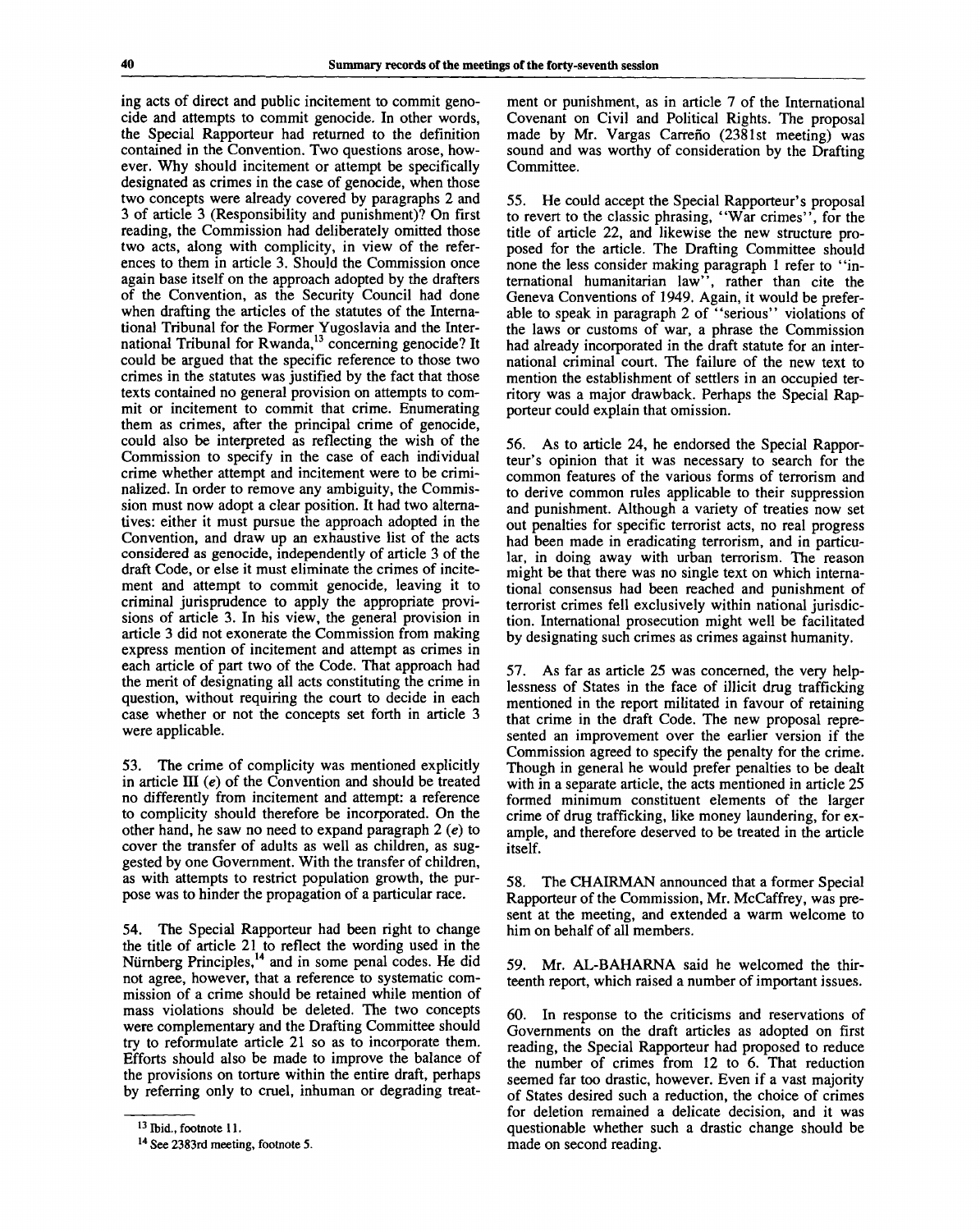61. The fact that Governments, in their comments, had declined to specify penalties for each crime demonstrated the need for the Commission to be circumspect in prescribing them. He therefore welcomed the Special Rapporteur's reference, in the report, to the difficulty of the exercise, and the suggestion that a scale of penalties should be established, leaving it up to the courts to determine the applicable penalty in each case. Any provision on penalties should, of course, be made consistent with the corresponding provision in the draft statute for an international criminal court.

62. The new proposed definition of aggression in article 15 was too general. While the earlier version had been criticized by Governments as being too political, the Commission should take a second look at that version and try to find an appropriate wording. Deleting paragraphs 5 to 7, which were political in nature, might help to streamline the legal content. He would also be disinclined to remove paragraph 4 *(h),* although it related to the Security Council, because in matters relating to aggression the Council did have a necessary function that was acknowledged in article 20 of the statute for an international criminal court.

63. Article 19 called for no comment other than the minor point that no specific penalty should be stipulated for the crime of genocide: a general provision in the draft Code on penalties would suffice.

64. He had no objection to the proposal to change the title of article 21 to "Crimes against humanity "..If that was done, however, a reference to the "mass" nature of the crimes should be incorporated in the article itself. Otherwise, "wilful killing" and "persecution" as mentioned in the article, in other words, without the "mass" element, could hardly be justified as crimes against humanity. As one Government had pointed out, "persecution" was so vague it could mean anything. He preferred the earlier wording of "persecution on social, political, racial, religious or cultural grounds in a systematic manner or on a mass scale". He would also suggest that "wilful killing" should be altered to read "wilful killing on a mass scale". Finally, the words "all other inhumane acts" should be supplemented by the phrase "perpetrated on a mass scale''.

65. Article 22 had been sharply criticized by Governments. The Special Rapporteur was consequently proposing a new text consisting of an exhaustive list of war crimes under the Geneva Conventions of 1949 and a non-exhaustive list under the "laws or customs of war". Would it not be possible to adopt a uniform approach, making both lists either exhaustive or non-exhaustive?

66. Article 24 had likewise been the object of Government criticism, centred largely on the question of who could commit the crime, and what its substantive content should be. He was not fully convinced of the desirability of the proposal to extend the scope of the article to "individuals", without some qualification of the individual perpetrators. The general definition of terrorism in paragraph 2 of the proposed text would be acceptable if the word "terror" was replaced by "serious apprehension", a substitution that would neutralize the criticism by one Government that the earlier version defined terrorism in tautological terms.

67. Article 25 was one of the most controversial in the draft Code. Though he saw the merit of arguments both for and against inclusion, he was in favour of retaining the article, subject to deletion of the words "to internal or" from the new paragraph 2. The reference to internal law was such as to make the crime more national than international.

68. Mr. ROSENSTOCK suggested that the Drafting Committee should look into whether a reference to the issue of intent could be incorporated in article 3. Everyone agreed that *mens rea* was an element of a crime; the only divergence of views was on whether it was already implicit in the nature of the acts covered by the draft Code. He agreed that the Commission should not attempt to indicate penalties for each act.

69. Article 19 was broadly acceptable, subject to minor drafting changes and a possible review of the question of attempt in the context of the draft articles as a whole.

70. Again, subject to drafting changes to bring the text into line with the title and to improve its clarity, article 21 was acceptable, as was the new proposal put forward by Mr. Vargas Carrefio, whose comments on the requirement of systematic or mass violations accurately reflected the very nature of the draft Code, and whose remarks on deportation were extremely germane. It would indeed be helpful to include the definition of torture, though cross-referencing or a detailed mention in the commentary was also an option. The inclusion of persecution on political, racial or religious grounds would be a step beyond the Charter of the Nurnberg Tribunal, which required that such acts be in execution of or in connection with any crime within the jurisdiction of the Tribunal. The statute of the International Tribunal for the Former Yugoslavia covered such acts only if they were committed in armed conflict. The Drafting Committee should also examine whether the notion of persecution was so vague that the crime should be made subject to penalties only when committed in connection with another crime listed in the Code.

71. The text proposed by the Special Rapporteur for article 22 eliminated some of the problems with the version that had emerged on first reading and had the additional merit of closely following the statute of the International Tribunal for the Former Yugoslavia. The Security Council had recently adopted the statute of the International Tribunal for Rwanda, article 4 of which gave the Tribunal jurisdiction with regard to violations of article 3 common to the Geneva Conventions of 1949 and Additional Protocol II. That was a significant step forward in combating intolerable conduct in any armed conflict, and it would be unfortunate if the draft Code failed to include a similar provision. The Drafting Committee should be asked to consider adding such new provisions as article 22 *bis.*

72. With reference to article 24, he continued to have serious doubts about the wisdom of including provisions on international terrorism. The fact that it would be difficult to reach a sufficiently precise definition of terrorism suggested that the article should in fact be eliminated. However, the text proposed by the Special Rapporteur was an enormous step in the right direction compared with the totally unacceptable version that had been